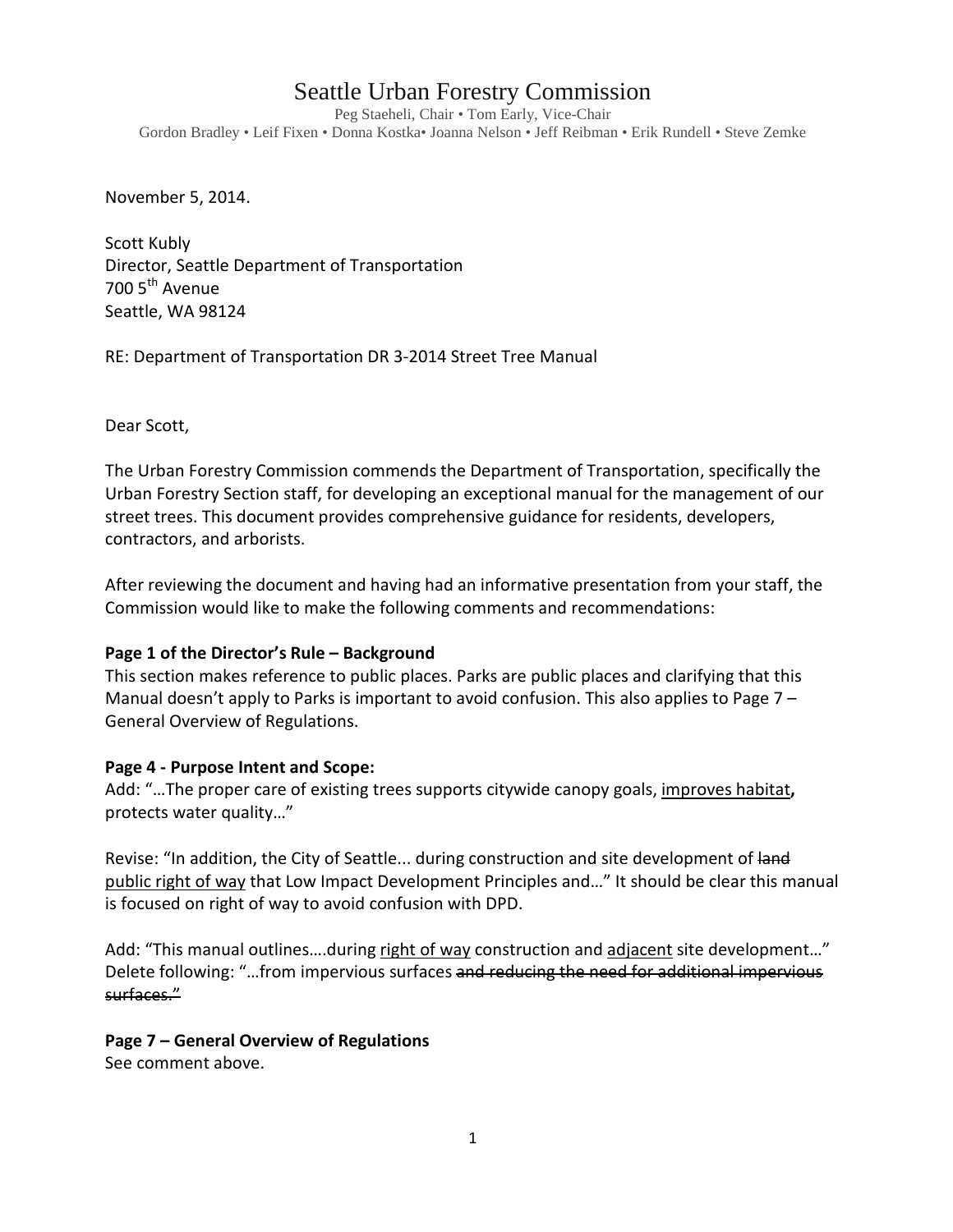It would be helpful to mention that management of street trees is done cooperatively with adjacent property owners earlier in the document. This section would be a good place to mention it.

## **Page 8 - Prohibited Acts and Penalties:**

Shift the list of acts to follow the second sentence. Relocate the "Glossary of Terms" paragraph to page 6.

# **Page 10 - Street Tree Permitting**

Reorder for emphasis: "Property owners are responsible for maintaining any street trees adjacent to their property in the public right of way not identified as City-maintained and the trees on their own property which impact the public place. and any street trees adjacent to their property not identified as city-maintained.

If an owner has extensive frontage – multiple block faces such as UW, Seattle Schools, High Point OSA will there be a blanket permit for tree maintenance? Are there protocols required?

## **Page 12 - Street Tree Planting**

The Commission requests more encouragement to plant medium to large category trees by reordering this list and being clearer on the need to plant the largest tree that can be accommodated. Small and columnar trees should be planted only if the space is limited.

## **Page 13 - Lateral Clearances**

Clearance from underground utilities: It appears that the word "Edge" should be added to address the various widths of pipes, encased conduits, vaults, meters etc. And/or should vaults and meters have a specific call out for 7.5 feet clearance from centerline to minimize uplifting?

## **Page 14 - Standard Plan 100a**

We have concern that the 5 foot minimum tree pit is not currently being enforced and the text on page 15 2<sup>nd</sup> paragraph under Soil Amendments "...minimum 24 inches greater than root ball diameter" conflicts with this standard plan .

Please clarify when you would not specify the root barrier along a curb.

# **Page 15**

2<sup>nd</sup> paragraph: See comment above.

 $4<sup>th</sup>$  paragraph: best practice removes all the twine, burlap, plastic and wire baskets. Suggest clearer language.

Image is not relevant to the right of way (intent of this manual) and shows invasives.

# **Page 20 - Vegetation Management:**

In addition to the vertical clearances on page 13, we suggest addition of a paragraph on vegetation maintenance on page 20. Residents and property owners are responsible for fall leaf pick up to maintain sidewalk clearance and to reduce street drainage problems.

# **Page 22 - Tree Removal and Replacement:**

Please clarify the posting location and method. The image on page 31 shows clear tape around a tree. Is this preferred? Should image be relocated? See also page 27 Protect Tree Posting.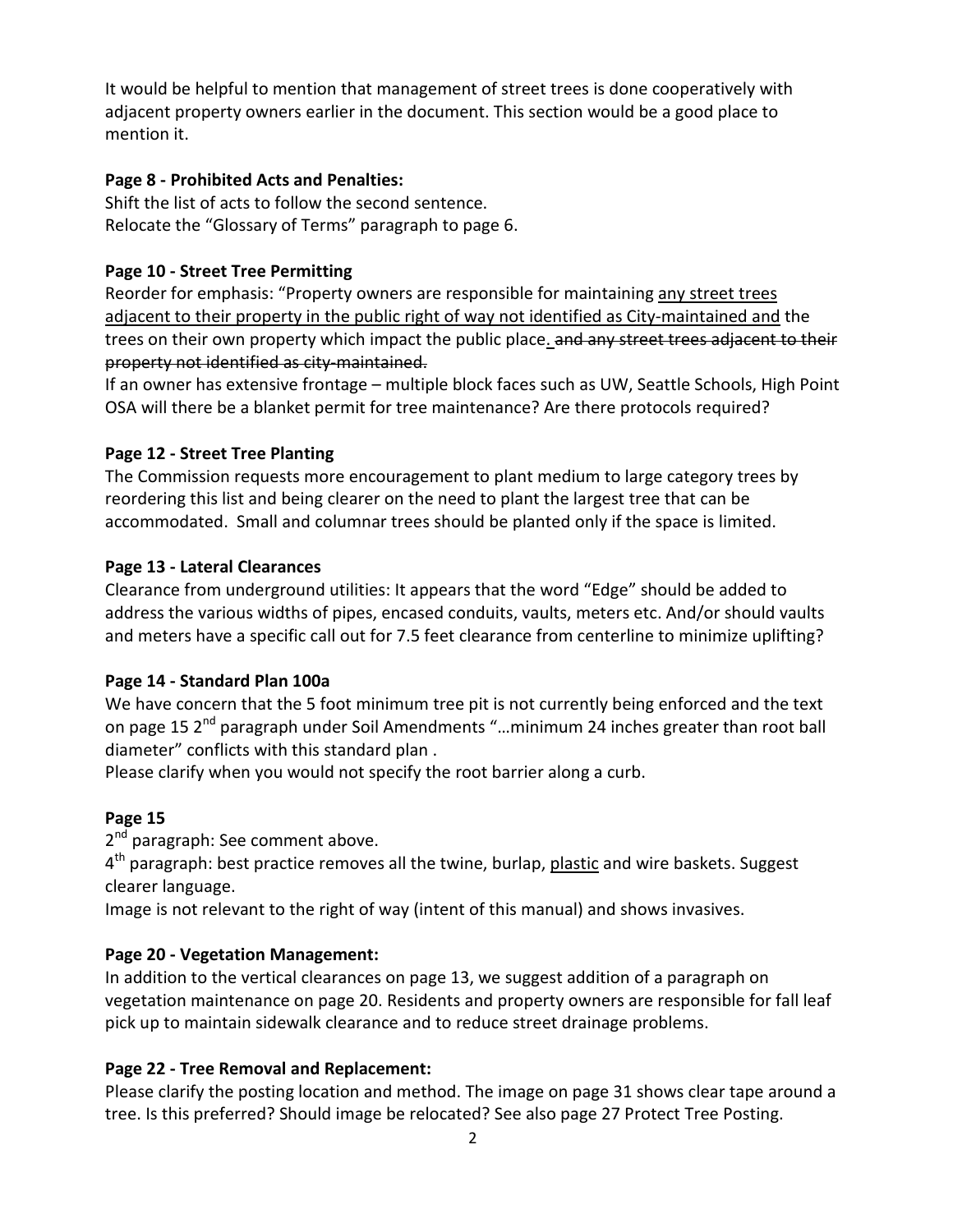# **Page 23 – Tree Replacement Standards**

Edit: "When a street tree is to be replaced on site-the following standards apply:" Edit: "Where planting space....on the original site-location, alternative conditions..." The Commission recommends that SDOT develop a fee-in-lieu approach to mitigate for loss of street trees in those cases where replacement is not feasible.

## **Page 24 - Tree Protection Information for Other Contractors**

Tree protection is an area of significant concern where clarity in this Director's Rule is critical since tree protection is an evolving practice of care among earthwork, utility, irrigation, and paving contractors. This is also an area where the Commission believes improvement is required between the oversight role of SDOT and DPD inspectors for frontage development. Strong protection of our existing trees sends the best message that Seattle is raising the bar for urban trees. (Please see page 72 of ISA's publication Trees and Development).

The Commission believes it will also be important for SDOT to coordinate with DPD on inspector training.

# **Page 25 and page 26 - Critical Root Zone and Standard Plan 133**

While the industry has not been definitive on the critical root zone, SDOT's definition using Zone A is a concern as it is less restrictive than most definitions. SDOT's definition may confuse sitebased protection using the term CRZ meaning a greater area of the root zone. We also see a conflict with the "50%" wording under Penalties for Injuring Trees on page 29.

## **Page 25 - Zone A**

It would help to clarify that this is SDOT's definition. The Commission doesn't think the document should lump together columnar and small trees. There could be very large columnar trees that would have significantly more root zone than a small tree. (See Second Ave. North of Seneca for example)

## **Page 27 - Zone B**

It could be interpreted that the focus on protection is Zone A and there is nothing to encourage removal of unnecessary pavement. An example would be the oak trees in the median near HEC ED where removal of unnecessary pavement would benefit the trees.

## **Page 32 - Heritage Tree Program**

Add information on how to nominate a tree.

Clarify where a plaque would be placed.

The reference to DPD's term Exceptional Trees should be avoided as this is not consistently enforced.

## **Page 33 - Additional Resources**

Add: Trees and Development: ISA Publication by Nelda Matheny and Jim Clark

# **Appendix A**

Add a reference point to Appendix A for guidance in writing appropriate ANSI 300 specs.